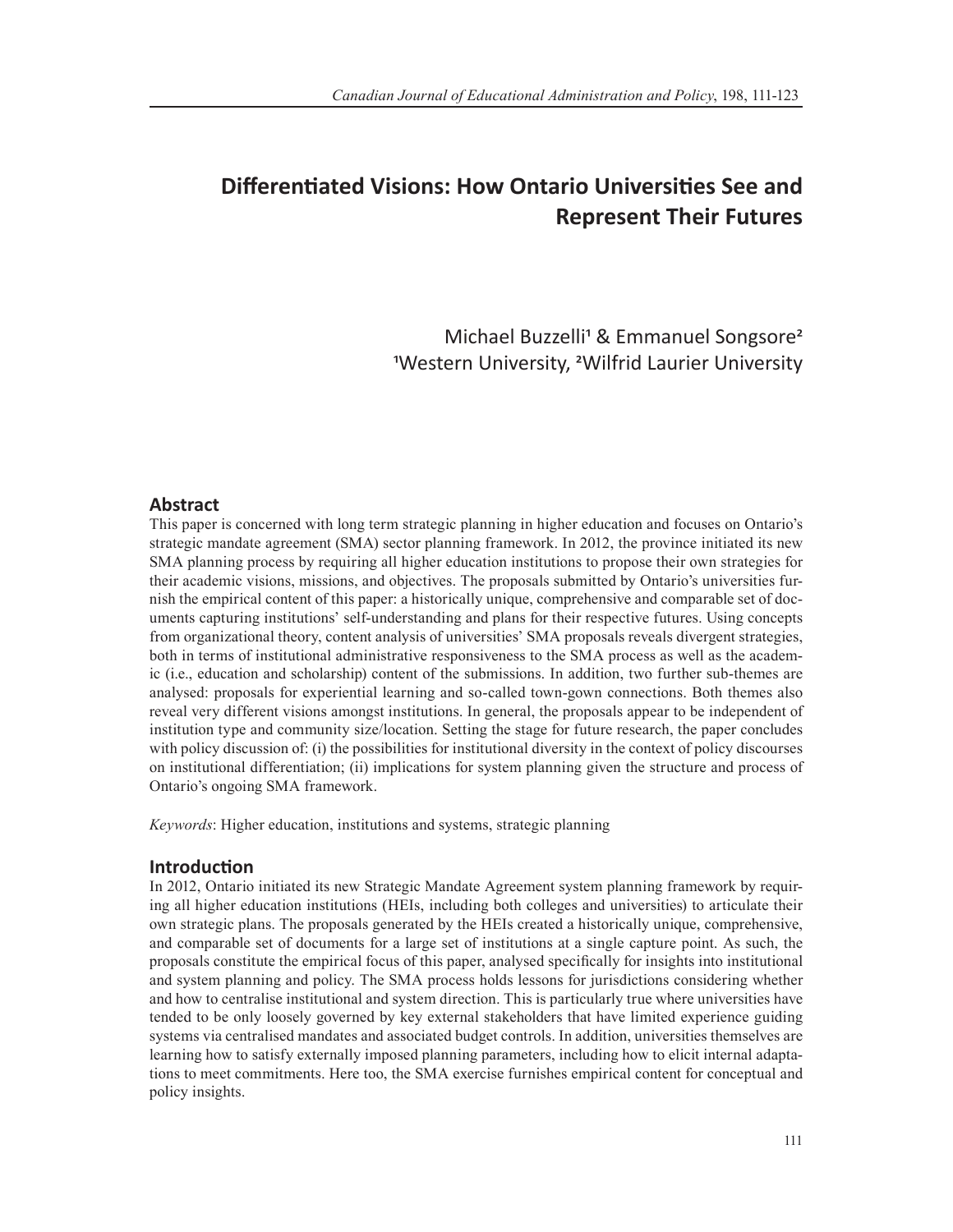The following section is an overview of recent Ontario higher education policy focused on the SMA framework and process. Organizational theory (OT) is used to frame the analysis of the twenty proposed SMAs submitted by universities. Content analysis is the principal method used to analyse the proposals as described in the methodology section. The results focus on OT concepts pertaining to the two principal organizations subsystems of the university: the administrative and academic subsystems, or cores, of the university as an organization. Sub-themes are also examined, specifically universities' proposals for experiential learning (EL) and town-gown (TG) connections. The overarching interpretation emerging from the documents is one of 'different and diversified' proposals: self-proposed mandates that are distinct and richly textured on the academic front, including EL and TG. The paper concludes with discussion of policy implications and directions for further research on HEI institutional strategy and centralised system planning.

# **Context and Theoretical Frame**

#### *Recent Policy Discourses in Ontario*

Strategic pronouncements are published by the administrations of HEIs with increasing regularity. In Ontario, strategic plans are now de rigueur in part because recent Provincial governments have required greater responsiveness from HEIs. The arrival of reform pressures to Ontario higher education is comparatively late though it bears the hallmarks of neoliberal policy developments elsewhere (Rigas, 2016), particularly of the new public management. In contrast to earlier decades when HEIs enjoyed rather more tacit agreements for funding and program delivery, the new public management is characterised by stakeholder influence, institutional responsiveness, accountability, cost recovery and return on investment (Hood, 1991). For example, in 2019, Ontario published *Postsecondary Education: Sustainability and Renewal* as a consultation document with all publicly assisted HEIs with the aim of raising financial sustainability and employee renewal in the sector. In another recent example, Ontario has also pursued performance-based funding approaches as advanced by lead exponents like the State of Tennessee (Higher Education Quality Council of Ontario [HEQCO], 2014). Though brief, these examples typify reconfigurations of public service provision including centralised target-setting, cost savings, public accountability and policy borrowing.

A more sustained policy drive in Ontario, and a conceptual focus of the present empirical analysis, is the province's policy goal of institutional differentiation (Clark et al., 2009). Also, in keeping with the new public management, institutional differentiation aims to encourage, facilitate, and indeed impose system-level evolution via change within individual institutions. The rationale, in essence, is that differentiation reduces overlap in programmes and credentials among universities. This affords stakeholders the ability to fund and support the full suite of programmes and credentials at the system level while reaping the cost savings of reduced overlap at each institution (i.e., fewer programmes and reduced resource load). The California experience in particular has motivated this drive in Ontario (HEQCO, 2010; c.f., Milian et al., 2018), signalling once again policy borrowing in public service delivery.

Importantly, elements of employee renewal, performance-linked funding and institutional differentiation are bound up in what has become the centrepiece of higher education policy in Ontario: the SMA planning framework. In broad outline, HEIs were required by the province to first participate in the SMA process by proposing their own mandates in 2012 - the empirical focus of this paper. An initial pilot study of five research-intensive institutions traces these developments in detail and develops the analytical structure used here for all twenty universities in the province (Buzzelli & Allison, 2017). In the years since the 2012 proposals initiated the process, Ontario has negotiated mandates with each HEI (colleges and universities) in stages: SMA-1, 2104-17; SMA-2, 2017-20; SMA-3, 2020-25. Each wave has a particular history and draws on elements of prior discourses. For instance, SMA-3 reintroduced, in possibly the most impactful way yet (c.f., Usher, 2020), explicit performance-based funding indicators and associated resource tuning. In fact, SMA-3 was negotiated but temporarily held due to the COVID-19 pandemic. Recognising that performance is institution-specific as well as context-dependent, SMA-3 was released in November 2020 and implementation of performance indicators is further held until 2022-23. Further pertinent details are provided in the sections that follow and more detailed treatment of the SMA process can be found in Ontario (2020) and Buzzelli and Allison (2017).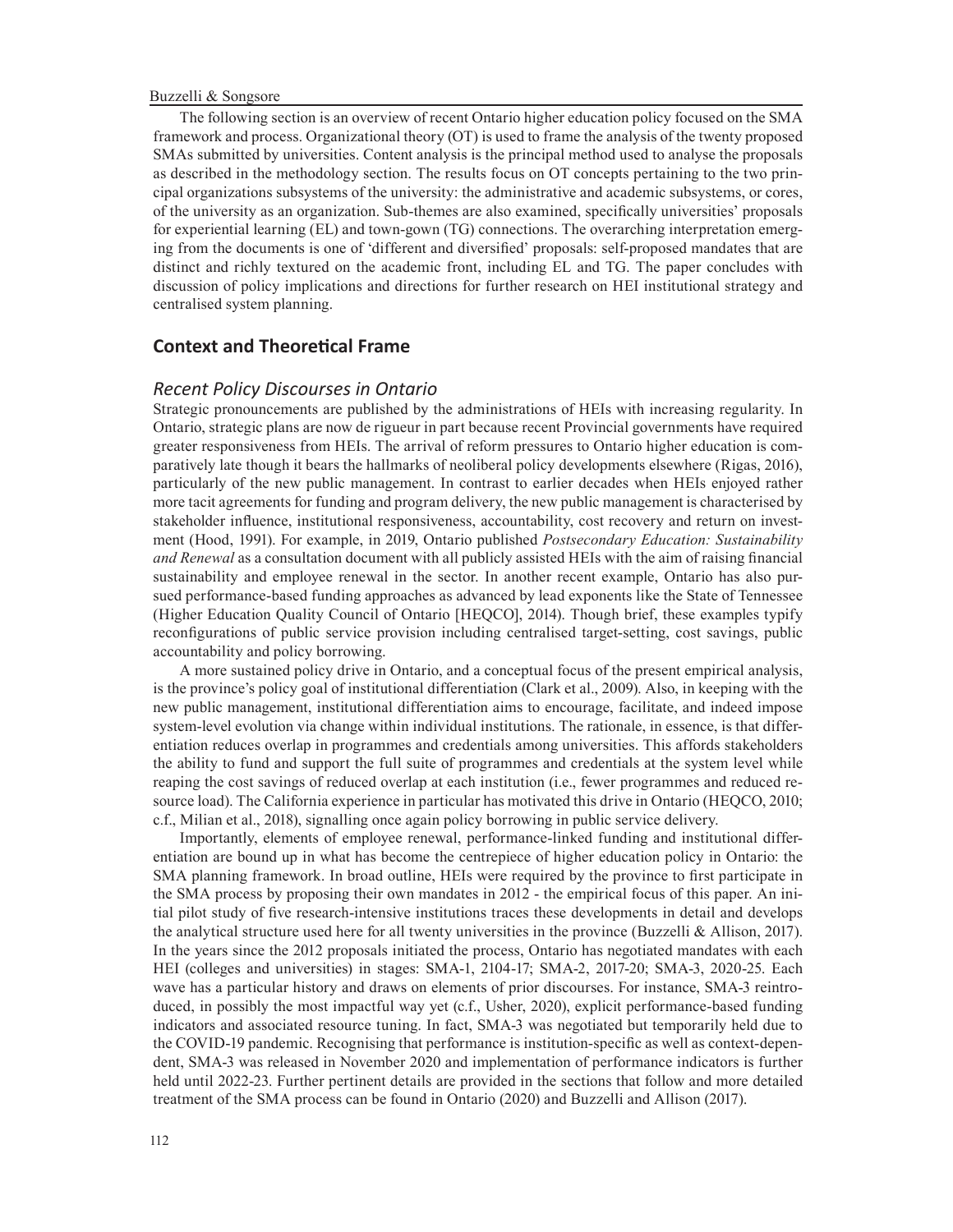### *Organizational Theory and the University*

Organizational theory (OT) aids in understanding how institutions may respond to such external pressures as Ontario's SMA planning framework. Universities' responses, as seen through their own 2012 visioning documents, can be framed by two defining features of HEIs in Ontario: first, a high degree of historical autonomy from external influences; second, internal organizational complexity (Eastman et al., 2018; Manning, 2018; Scott, 2015). Respectively, these defining features map onto what OT identifies as the distinct though potentially overlapping 'cores' or subsystems of the university: the administrative core, on the one hand, and the academic core on the other. The administrative core (e.g., strategies, performance, organizational alignments) and academic core (e.g., teaching and learning, discovery) are the key analytical concepts of this paper as they capture the essence of the university as an organizational type (Gumport, 2012).

Turning to institutional autonomy, much has been written about the historical independence of the Canadian public university, even if variable and evolving in scale and scope (e.g., Eastman et al., 2018). As a conglomerate enterprise, the HEI's leadership/administration (here treated as one given the externally imposed SMA exercise) is a defining core of the university; the external 'face' that engaged directly with stakeholders like the province. Accordingly, the administration is expected to respond and be accountable in such exercises as the SMA process by pursuing internal institutional adaptations. In the context of institutional differentiation, one could expect the province to insist on programme rationalisation, as discussed earlier. In Ontario as elsewhere, however, history and theory suggest persistent conservatism and isomorphism (Hearn, 1996; Milian et al., 2018; Skolnik, 2005). Indeed, rather than attempt internal reforms, OT suggests that institutions may protect the status quo by buffering against external influence (Mayer & Rowan, 1983; Zucker, 1986). Thus, OT points to a need to focus on the administrative core of the institution for the nature and extent of its response to external pressures and how, if at all, it may reform internally; all in the context of inherited university autonomy.

In addition to autonomy is the university's other defining feature: its internal complexity, a feature constituted by the university's structures and processes of the academic core, namely its raisons d'etre of education and discovery (Gumport, 2012). In contrast to the administrative core, the academic core is instead a 'collegium' characterised by devolved administration amongst academic divisions and units and, more importantly, distinct scholarly merits and rewards. The work of education and discovery is craft-based and creative. The professoriate has a high degree of independence and self-direction as supported by shared goals, trust and even formally legitimated principles such as academic freedom. These characteristics suggest 'loose' rather than 'tight coupling' (Orton & Weick, 1990) between the administrative and academic cores in which leadership's priorities may not translate into functional alignment of academic work. Observing these characteristics in the US research-intensive university, Hearn (1996) invoked the touchstone garbage can model (Cohen et al., 1973) of organizational decision-making. This model points to organizational goals that may not be shared, means of achieving goals or outcomes that are unclear and participation that is voluntary and uneven. Notably, Milian et al. (2018) echoed these points with empirical evidence indicating loose coupling to explain the Province of Ontario's stalled progress toward its goal of greater institutional differentiation.

The present research takes a similar approach to frame universities' expressions of vision, mission, and priorities in the SMA context. Section 3 begins with an analysis of universities' administrative and academic responses to the 2012 SMA proposal task, focusing on their relative emphasis and content. The analysis then builds on this foundation through two further themes that are part of the SMA framework and reflect shared policy and priorities, arguably, across the university sector in Canada and abroad: first, the nature and scope of commitment to experiential learning (EL). EL is used as an umbrella term to include a range of teaching approaches (co-ops, internships, service learning, etc.) motivated originally by Kolb (1984) who emphasised the value of connecting theory with practice through experience, reflection, and application. In Ontario, as elsewhere (Curran et al., 2018), EL has gained momentum across the sector in part because the province wishes to see students graduate with skills it regards as necessary for employment (Borwein, 2014; National Survey of Student Engagement [NSSE], 2014; Sattler, 2011). What is important for our purposes is that EL is substantially altering the scope and practice of the university's educative processes by: relocating, often literally, the place of learning off campus in many instances; altering the pedagogy and the practice of the professoriate, including bringing instruction into direct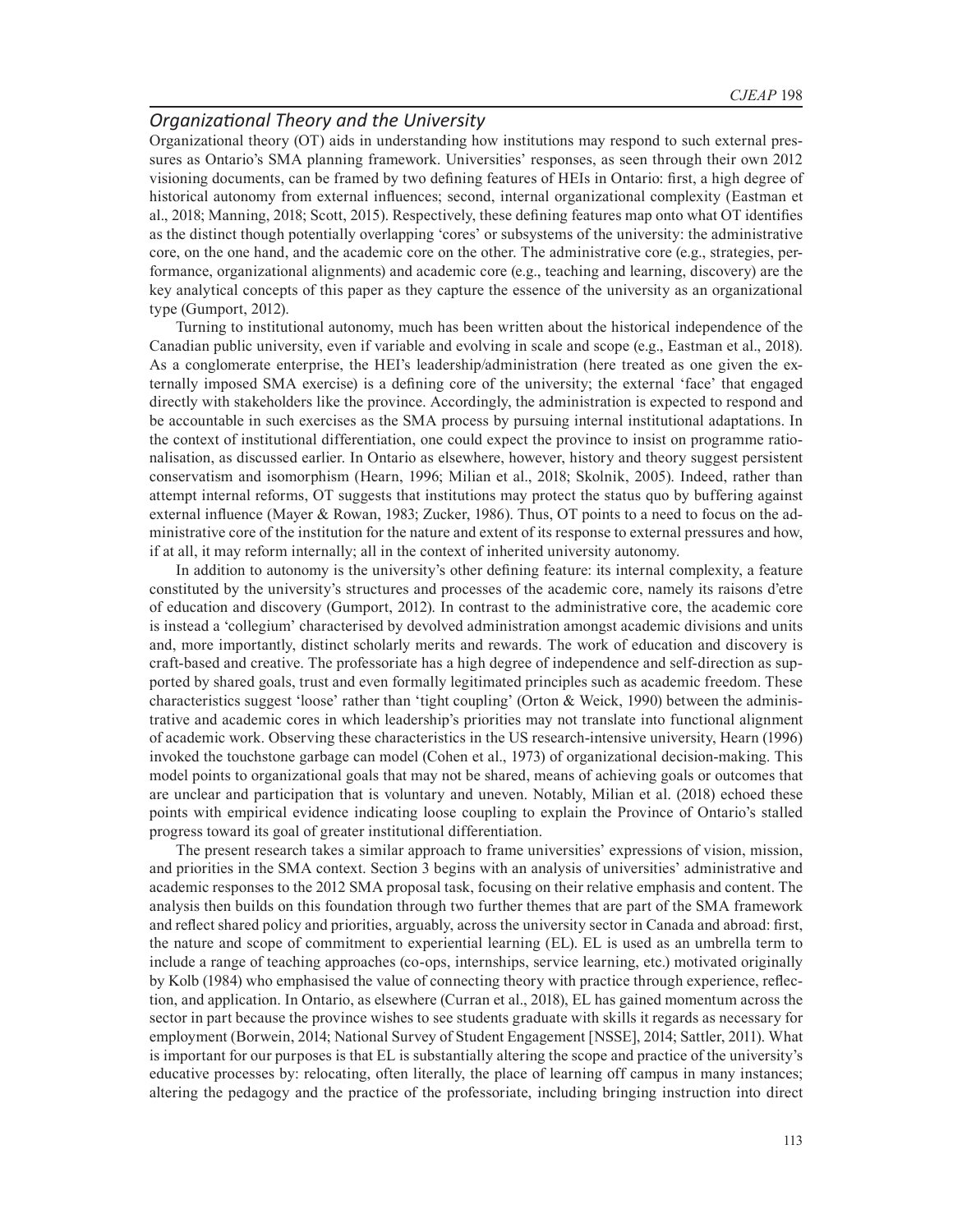contact with the community; modifying the curriculum by incorporating professional practice, and requiring this for earned credentials in some cases. Ontario universities' 2012 SMA submissions provide a comprehensive case-by-case picture of where the emergent EL pedagogy stood and what institutions planned to do with it in the years ahead.

The second theme examined through this 2012 'database' of intentions is university-community or so-called town-gown (TG) connections. Boyer's (1990) watershed scholarship of engagement shored up a history of calls for community-engaged scholarship and signalled the rise of town-gown connections as a theme in its own right. TG literature has a number of academic and community foci (Gavazzi, 2015), including: community-engaged scholarship (research, applied knowledge exchange/mobilisation) in aid of local issues; institutional contributions to addressing societal challenges (Ramaley, 2014); non-academic community concerns such as the 'studentification' of local housing markets (Kemp, 2013); and of course, in EL arrangements with partners beyond campus gates. As with EL, capturing universities' TG plans is important to identify where they stood in their commitment to changing definitions of university relevance and impact, particularly as these may be imposed by a key external stakeholder through system-level planning.

## **Research Methodology**

The principal methodological approach in this paper is a keyword in context (KWIC) analysis of the twenty SMA proposals submitted to the province by each university (note affiliated institutions and university colleges are aggregated into the 'parent' institution, as per the SMA exercise). KWIC utilises a combination of quantitative and qualitative textual analysis by capturing the frequency of key words used in texts and documenting and analysing the context of their use (Leech & Onwuegbuzie, 2008). The methodology has a high level of accuracy (Jones-Diette et al., 2019), and is especially useful for comparing the contents across documents (Hermann et al., 2020), which is, in part, the goal of our analysis. For example, a search for the word 'teaching' across all SMA documents permits exploration of the frequency with which teaching was discussed in each document. Close reading and interpretation of moments when teaching is documented and discussed then permits interpretations of this aspect of the university's mission.

The analysis began by 'cleaning' the documents of images and other ancillary materials. This required little change in some cases but substantially more in others. Some universities submitted brochure-like proposals (e.g., prominent visuals and testimonials appended); others text-only submissions as the stakeholder would have expected. Of the twenty SMAs analysed, they averaged 5,901 words but with notable variability. Some surely exceeded the stated 8-page limit of the exercise while others opted for little text in lieu of visuals, for example. After cleaning, the documents were formatted and imported into NVivo text analysis software for analysis.

Examination of the documents focused on word frequency and usage context both within individual SMA proposals and across the full set for comparison. The focus is the most frequently used terms across all the documents, which makes it possible to compare different SMAs. Table 1 summarises the 418 most frequently occurring words; the terms used to code the language of the proposals according to the theoretical constructs discussed. This number is constituted by first removing high-frequency words that are irrelevant or non-pertinent. Proceeding conservatively, numbers, pronouns, conjunctions, prepositions, and articles were removed. Doing so derived a 'base 200' of the most commonly used terms across all documents. Given the number of documents used (i.e., 20), a further 218 terms were added to this base 200. This was arrived at by drawing the 100 most commonly used terms in each individual document. Repeats across individual documents were counted/included only once. This included truncation of words such that all instances are captured for analysis but counted once only. For example, 'University' was truncated to "Universit\*' to capture all singular, plural and possessive instances. This latter step ensures that each SMA (i.e., each university) is not underrepresented by use only of the 'base 200' terms and that all institutions are represented in the final analysis.The aim of the KWIC analysis is to quantitatively code the most commonly appearing words in order to: first, capture the level of attention given by universities to specific themes and topics in their respective SMAs; second, to qualitatively identify and interpret the sub-themes of interest. Accordingly, coding was guided by earlier discussion of OT as well as EL and TG. Thus, coding followed these categories:

1. Terms referring to the **academic core**, focusing on the teaching, learning and discovery mis-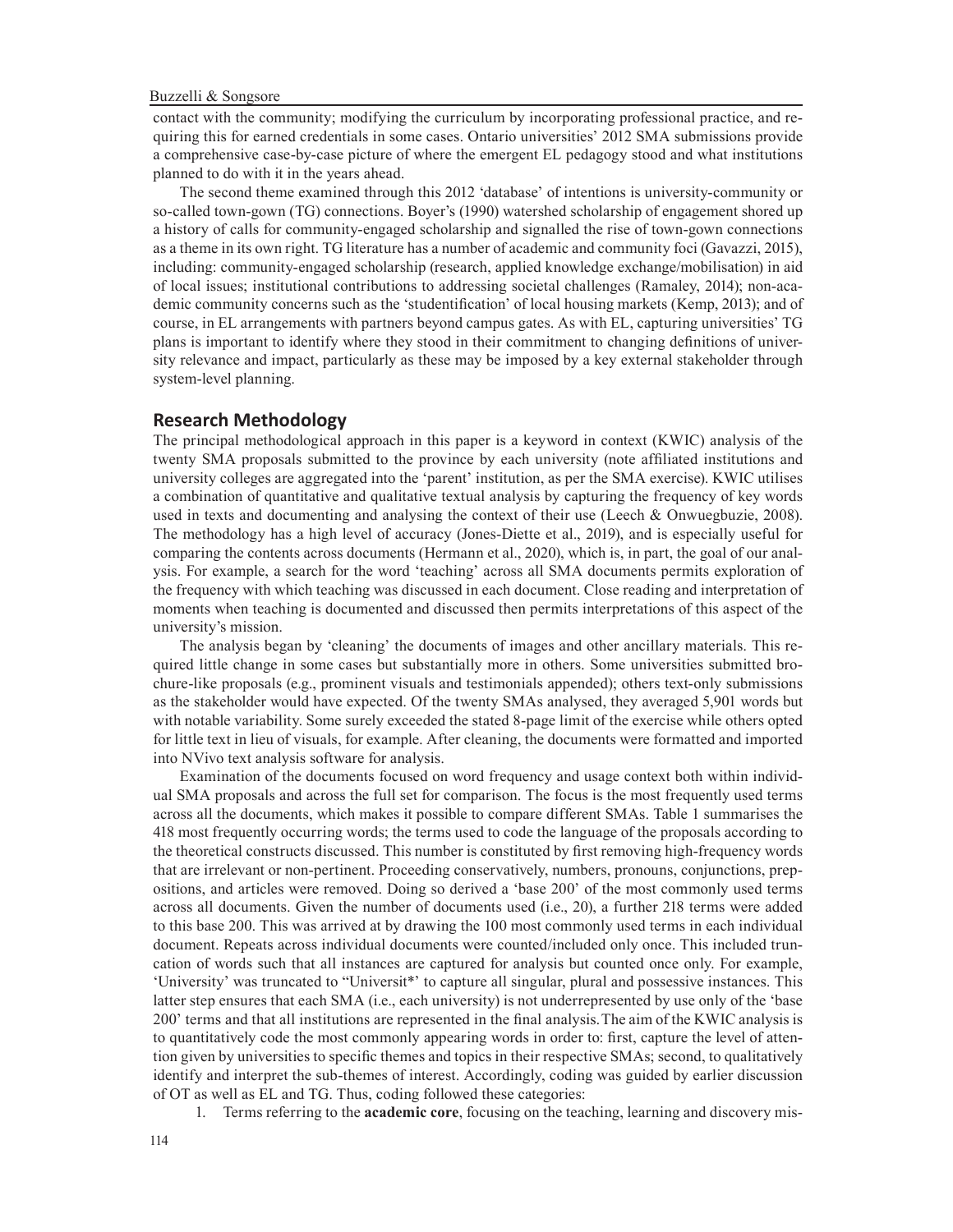sions of the university. Coded into this category are any words pertaining to curriculum, pedagogy, programmes, credentials, students, and faculty.

- 2. Terms referring to **administration** (incorporating our focus on coupling). Coded here are words relating to strategies, goals, objectives, performance, and related terminology such as scorecard, reporting and evaluation.
- 3. Terms related to **EL** such as work-integrated learning (WIL), internships and co-ops and community service learning (CSL), among others.
- 4. Terms related to **university-community connections** such as place names, community relations, town-gown partnerships, and terms relating to connections or associations such as partnership.
- 5. Other terms not otherwise coded terms not coded into the above categories as well as grammatical articles, conjunctions, and adverbs not otherwise coded or already cleaned, and other items such as dates and numbers.

# **Table 1**

*Words Used for Conceptual Coding of University Strategic Mandate Proposals*

| <b>Concept/Theme</b>                                                 | <b>Search/Coded Words</b>                                                                                                                                                                                                                                                                                                                                                                                                                                                                                                                                                                                                                                                                                                                                                                                                                                                                                                                                                                                |
|----------------------------------------------------------------------|----------------------------------------------------------------------------------------------------------------------------------------------------------------------------------------------------------------------------------------------------------------------------------------------------------------------------------------------------------------------------------------------------------------------------------------------------------------------------------------------------------------------------------------------------------------------------------------------------------------------------------------------------------------------------------------------------------------------------------------------------------------------------------------------------------------------------------------------------------------------------------------------------------------------------------------------------------------------------------------------------------|
| 1, Administrative<br>Core (both<br>leadership and<br>administration) | access, address, administrative, agenda, agreement*, align*, Approach*,<br>approval*, arrangements, balanced, baseline, build*, Campus*, capacit*,<br>capital, change, charter, Commit*, contain, Cost*, deliver*, Demand*,<br>Develop*, different*, distinctive, document, drive, Effective*, efficien*, effort*,<br>Enable*, Enhance*, enrolment*, Establish*, expan*, finan*, flexible, Focus*,<br>framework, Fund*, goal, growth, Improve*, increas*, incremental, information,<br>Initiative*, integrated, Invest*, key, Lead*, legal*, maintain, Mandate*,<br>measure, meet, million, Mission*, mobilization, Model*, new, Objective*,<br>operating, Opportuni*, Organization*, pilot, Plan*, polic*, postsecondary,<br>President*, Process*, productiv*, Propose*, Provide*, quality, rate, redesign*,<br>Require*, Resource*, risk, saving*, scorecard, Sector*, statement*, strateg*,<br>Strength*, submission, survey*, System*, Tool*, Transfer*, transformation,<br>tuition, unique, Vision* |
| 2, Academic Core<br>(teaching and<br>discovery)                      | ability, Academic*, achieve, advanced, applied, architectur*, art*, assessment*,<br>Average*, bachelor*, best, better, bilingual*, biomedical, blended, Business*,<br>certificate*, chair*, choice, class, Collabora*, comprehensive, computer*,<br>core, Course*, courseware, creat*, Credential*, credit, critical, cross, Culture*,<br>curriculum, Degree*, Design*, digital, diploma*, disciplines, discovery,<br>doctoral, Econom*, Educat*, Engineer*, Environment*, Excellen*, expertise,<br>exploration, Facult*, field*, french, Graduate*, Health*, idea*, imagin*,<br>Impact*, Innovate*, Institu*, instruction*, Interdisciplinar*, knowledge,<br>law, Learn*, level*, liberal, librar*, literacy, management, master, media,<br>multi, nursing, online, Outcome*, Pathway*, pedago*, phd, program*,<br>Research*, School*, schulich, Science*, stream, Student*, studies, studio*,<br>study, Success*, Sustainab*, Teach*, Technolog*, thesis, transdisciplin*,<br>Undergraduate*           |
| 3, Experiential<br>Learning                                          | Career*, employer*, Entrepreneur*, Experience*, experiential, immers*,<br>internship*, practice, Professional*, Skill*, Train*, Work*                                                                                                                                                                                                                                                                                                                                                                                                                                                                                                                                                                                                                                                                                                                                                                                                                                                                    |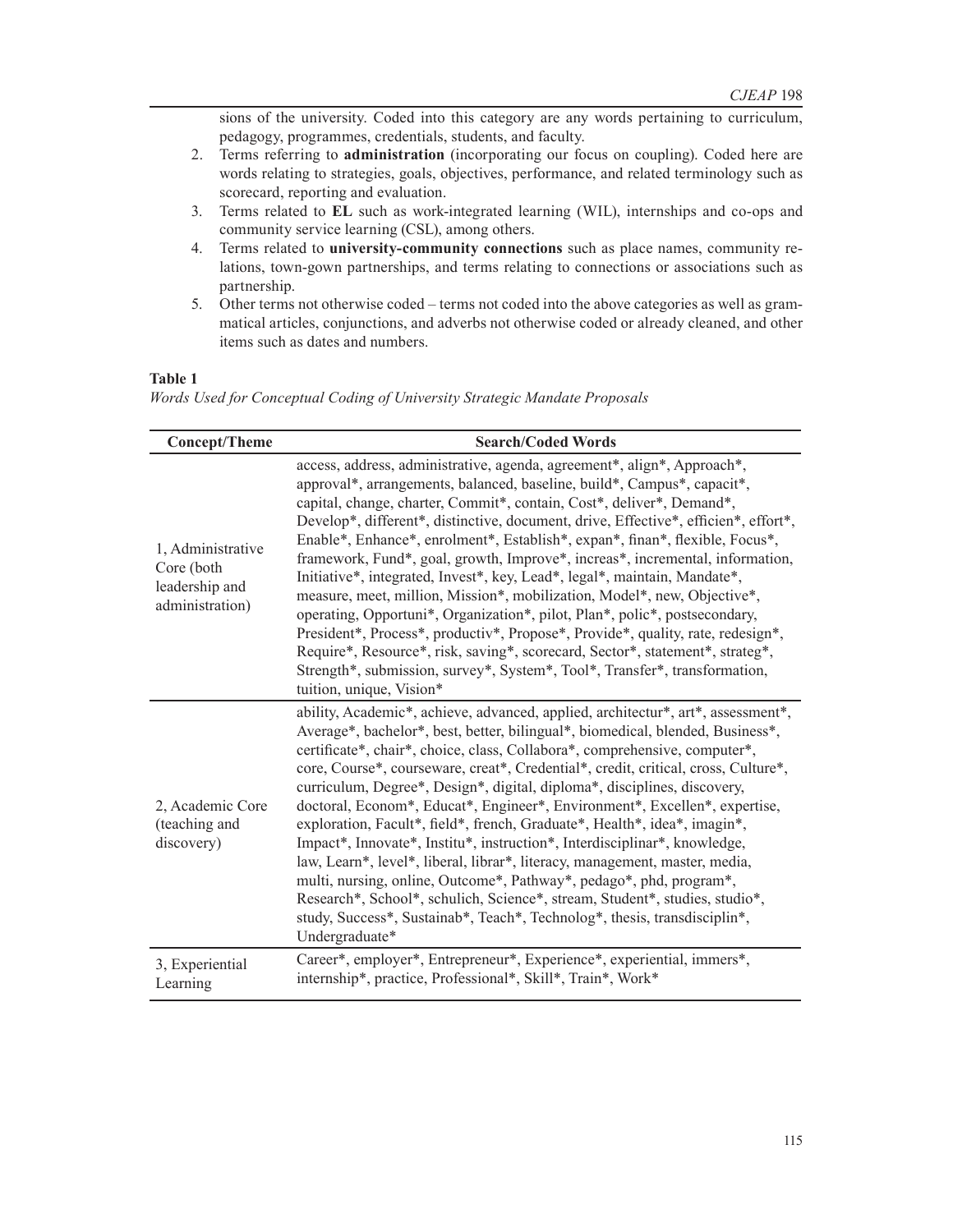| Concept/Theme                   | <b>Search/Coded Words</b>                                                                                                                                                                                                                                                                                                                                                                                                                                                                                                                                                                                                                                                                                                                                                                                                                                                                                                                                                                                                                                                                                       |  |  |  |  |
|---------------------------------|-----------------------------------------------------------------------------------------------------------------------------------------------------------------------------------------------------------------------------------------------------------------------------------------------------------------------------------------------------------------------------------------------------------------------------------------------------------------------------------------------------------------------------------------------------------------------------------------------------------------------------------------------------------------------------------------------------------------------------------------------------------------------------------------------------------------------------------------------------------------------------------------------------------------------------------------------------------------------------------------------------------------------------------------------------------------------------------------------------------------|--|--|--|--|
| 4, Town-Gown<br>Connections     | algoma, algonquin, anishinaabe*, area, barrie, bay, border, brantford, brock,<br>Canad*, carleton, cit*, St. clair, College*, Communit*, compan*, consortium,<br>county, destination*, dmz, domestic, dominican, downtown, durham, eastern,<br>Engage*, essex, fleming, francophone, global, Government*, guelph, home,<br>humber, indigenous, Industry*, international, joint, kingston, labour, lakehead,<br>lands, laurentian, laurier, Local*, london, market, mars, mcmaster, milton,<br>mining, minister, Ministr*, muskoka, national, niagara, nipissing, northern,<br>northwestern, ocad, Ontario, oshawa, ottawa, Partner*, peterborough, place,<br>Provinc*, public, queen*, Region*, relation*, rural, ryerson, sault, seneca,<br>simcoe, Societ*, ste, sudbury, thomas, thunder, together, toronto, trent,<br>university*, uoit, uottawa, urban, uwindsor, uwo, village, waterloo, western,<br>wilfrid, windsor, world, york, Zone*                                                                                                                                                                 |  |  |  |  |
| 5, Terms Not<br>Otherwise Coded | aboriginal*, act*, Activit*, additional, advantage*, aging, allow, already,<br>alumni, appropriate, approximately, around, associated, based, benefit*, block,<br>broader, care, century, Challenge*, communication, Complet*, complex,<br>confederation, considerable, continue, contribute, current*, cusp, directly,<br>diverse, endowment, energy, Ensur*, especially, example, existing, face,<br>facilities, fall, first, forward, foundations, full*, future, garage, generation,<br>greater, help, high*, hospital, important, include*, infrastructure, intensive,<br>issues, language*, large, least, life, links, lives, make, many, mobil*, multiple,<br>Need*, next, number, Offer*, one, open, order, part, people, percent, physical,<br>potential, principle, Priori*, Priva*, Project*, pse, Range*, recent, related,<br>relevant, Role*, secondary, see, serve, Service*, set, significant, Small*, social,<br>Space*, staff, strong, summer*, Support*, table, take, term, three, time*, today,<br>total, traditional, two, use, velocity, water, ways, well, wide, within, without,<br>year |  |  |  |  |

*Note*. Words captured and coded as they appeared in the original documents, except where truncated. Coding is not case sensitive.

# **Different and Differentiated Strategies**

The quantitative aspects of the analysis are presented in Table 2 showing the frequency with which key terms appear within the four conceptual categories described in the methods. The percentages on the other hand represent the occurrence of words in the four categories relative to all other words within each institution's SMA. It should be noted that Hearst University is not included here mainly because of its highly focused academic scope. Roughly thirty full-time academic staff deliver French-only programmes, almost entirely in business and psychology. Important in its own right, Hearst is nonetheless an outlier but one whose presence would return many null values and skew the resulting picture. Recalling that all coding terms were built out of the SMAs themselves (Table 1), as described above - including steps to ensure each is represented - - the set of terms is constant for all and thereby allows comparison within and across institutions.

In addition to vision, mission and objectives, Ontario's HEIs were required to submit SMA proposals that also articulated means for achieving stated objectives, identification of institutional comparative advantage and performance metrics (Ontario, 2013). The exercise would appear to have been relatively constrained and yet significant departures from the parameters are an early and telling signal of institutions' autonomy and independence, whether by intent or inherited autonomy. Starting with the academic core of education and discovery, the system-level differences are relatively small, ranging from Brock's 13.7% to Nipissing's 21.6% of coded language in the proposals. There is rather more diversity of emphasis between universities in the proposals' administrative content; approaching an order of magnitude from 7.9% at Nipissing University to 13.5% at Wilfrid Laurier University.

Keeping with these two constructs, we also assessed the relative presence of the administrative and academic cores in each institution's proposal and the sector as a whole. Figure 1 aids in doing so by sort-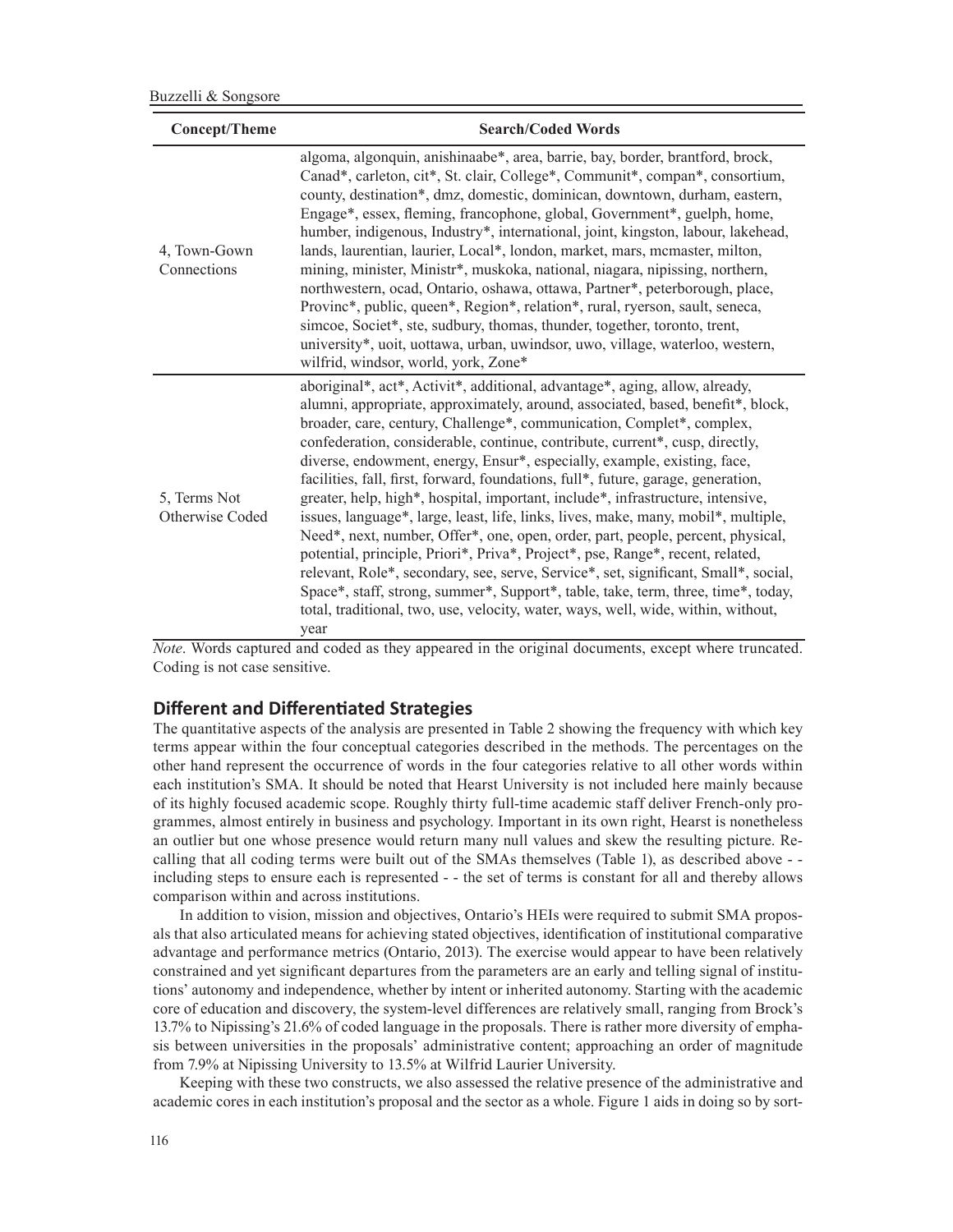ing the institutions from greatest to least administrative coding. While a clear inverse relationship with the academic core does not exist, the academic mission is substantially more pronounced across half the sector. The reader may have noticed Nipissing's disparity between education and scholarship on the one hand and administration on the other. Others approached Nipissing's distinction in this respect: Ryerson, (research-intensive comprehensive university), Queen's (research intensive with medical education and research), OCADU (comprehensive with an arts and design focus), Waterloo (research intensive 'MITnorth') Lakehead (primarily undergraduate, serving Ontario's north) and Laurentian (primarily undergraduate, serving mid-northern Ontario) all exhibited similarly high disparities between the relative expression of administrative responsiveness to the SMA exercise and discussion of their academic cores. The annotations for each institution above add a further dimension: that the imbalance in favour the academic core occurs among very different institutions. The academic mission is not only prevalent but also appears to be independent of institution type, whether primarily undergraduate or research-intensive, for example.

## **Table 2**

| <b>University</b> |       | Administrative<br><b>Academic Core</b><br>Core |       | <b>Experiential</b><br>Learning |       |               | <b>Town-Gown</b><br><b>Connections</b> |               |
|-------------------|-------|------------------------------------------------|-------|---------------------------------|-------|---------------|----------------------------------------|---------------|
|                   | Count | $\frac{0}{0}$                                  | Count | $\frac{0}{0}$                   | Count | $\frac{0}{0}$ | Count                                  | $\frac{0}{0}$ |
| Algoma            | 308   | 8.6                                            | 498   | 14.6                            | 26    | 0.7           | 325                                    | 8.7           |
| <b>Brock</b>      | 913   | 9.6                                            | 1335  | 13.7                            | 120   | 1.4           | 919                                    | 8.7           |
| Carleton          | 606   | 10.5                                           | 866   | 14.6                            | 73    | 1.4           | 586                                    | 9.9           |
| Guelph            | 428   | 10.8                                           | 642   | 16.6                            | 49    | 1.4           | 207                                    | 5.0           |
| Lakehead          | 476   | 9.2                                            | 837   | 16.7                            | 62    | 1.4           | 471                                    | 9.5           |
| Laurentian        | 482   | 9.7                                            | 820   | 17.0                            | 48    | 1.0           | 490                                    | 10.4          |
| McMaster          | 422   | 10.6                                           | 608   | 16.0                            | 77    | 2.3           | 282                                    | 7.5           |
| Nipissing         | 426   | 7.9                                            | 1151  | 21.6                            | 94    | 2.0           | 374                                    | 7.4           |
| <b>OCADU</b>      | 520   | 10.0                                           | 915   | 17.9                            | 101   | 2.4           | 481                                    | 9.0           |
| Ottawa            | 227   | 9.3                                            | 361   | 14.2                            | 47    | 2.2           | 185                                    | 7.1           |
| Queens            | 515   | 9.6                                            | 925   | 17.8                            | 153   | 3.7           | 222                                    | 3.8           |
| Ryerson           | 860   | 8.9                                            | 1902  | 19.2                            | 187   | 2.5           | 858                                    | 8.3           |
| Toronto           | 389   | 8.6                                            | 707   | 15.4                            | 77    | 2.2           | 278                                    | 6.4           |
| Trent             | 475   | 11.3                                           | 651   | 16.5                            | 54    | 1.5           | 538                                    | 12.6          |
| <b>UOIT</b>       | 334   | 11.5                                           | 505   | 17.3                            | 32    | 1.2           | 269                                    | 7.5           |
| Waterloo          | 378   | 9.8                                            | 613   | 17.6                            | 66    | 2.4           | 283                                    | 8.0           |
| Western           | 621   | 10.2                                           | 1069  | 16.7                            | 118   | 2.1           | 466                                    | 6.8           |
| Wilfrid Laurier   | 530   | 13.5                                           | 658   | 16.2                            | 30    | 0.9           | 357                                    | 9.1           |

*Conceptual Coding of Proposed Strategic Mandates, By Institution*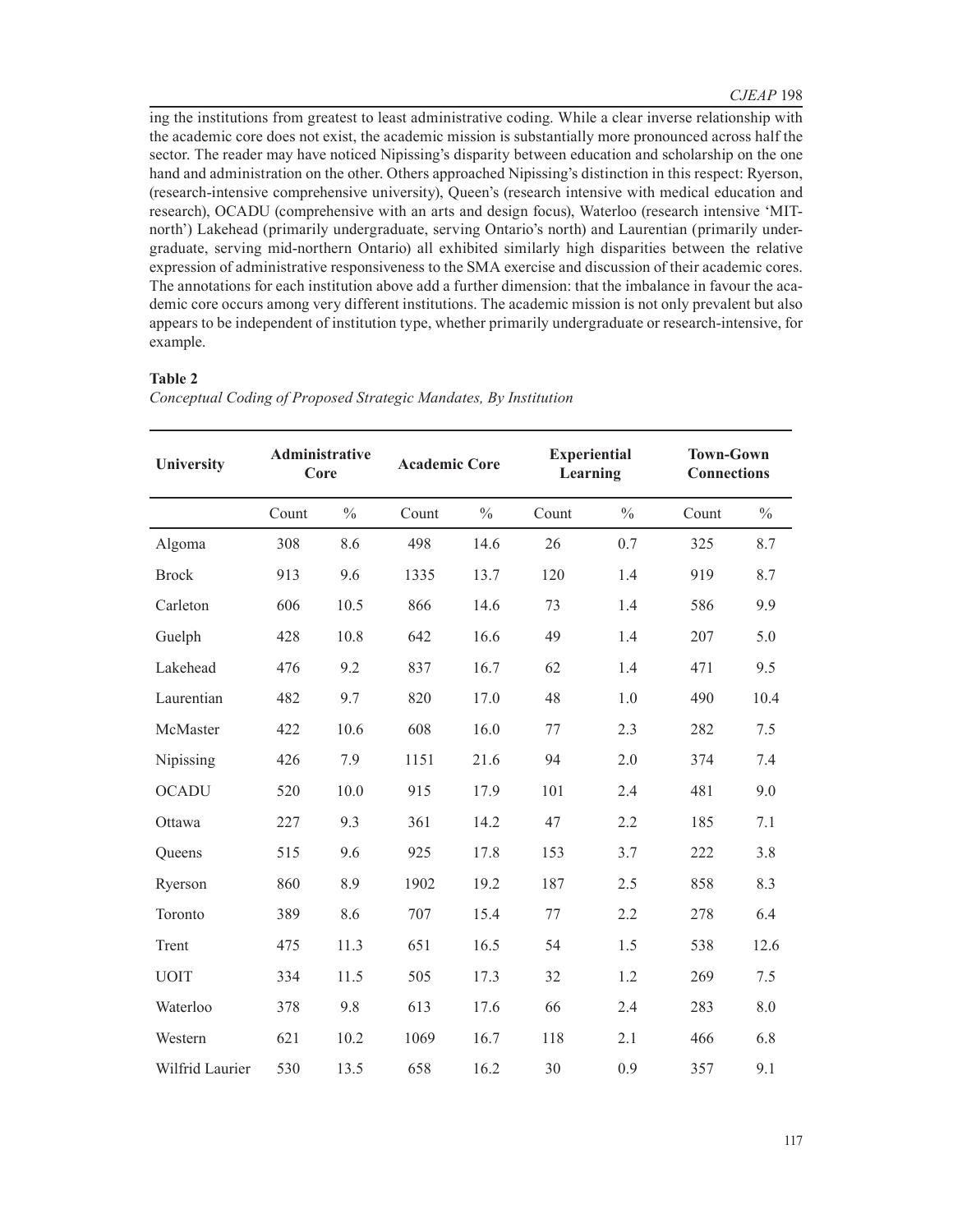| University | <b>Administrative</b><br>Core |               | <b>Academic Core</b> |      | <b>Experiential</b><br>Learning |               | <b>Town-Gown</b><br><b>Connections</b> |               |
|------------|-------------------------------|---------------|----------------------|------|---------------------------------|---------------|----------------------------------------|---------------|
|            | Count                         | $\frac{0}{0}$ | Count                | $\%$ | Count                           | $\frac{0}{0}$ | Count                                  | $\frac{0}{0}$ |
| York       | 536                           | 12.3          | 739                  | 171  | 51                              | 1.6           | 332                                    | 7.3           |
| Average    | 508                           | 10.2          | 841                  | 16.7 | 77                              | 1.7           | 420                                    | 8.0           |

#### **Figure 1**

*Visualising Coded Themes in Ontario Universities' SMA Proposals, 2012 Comparing Administrative and Academic Cores*



# **Figure 2**

*Visualising Coded Themes in Ontario Universities' SMA Proposals, 2012 Comparing EL and TG Coding*

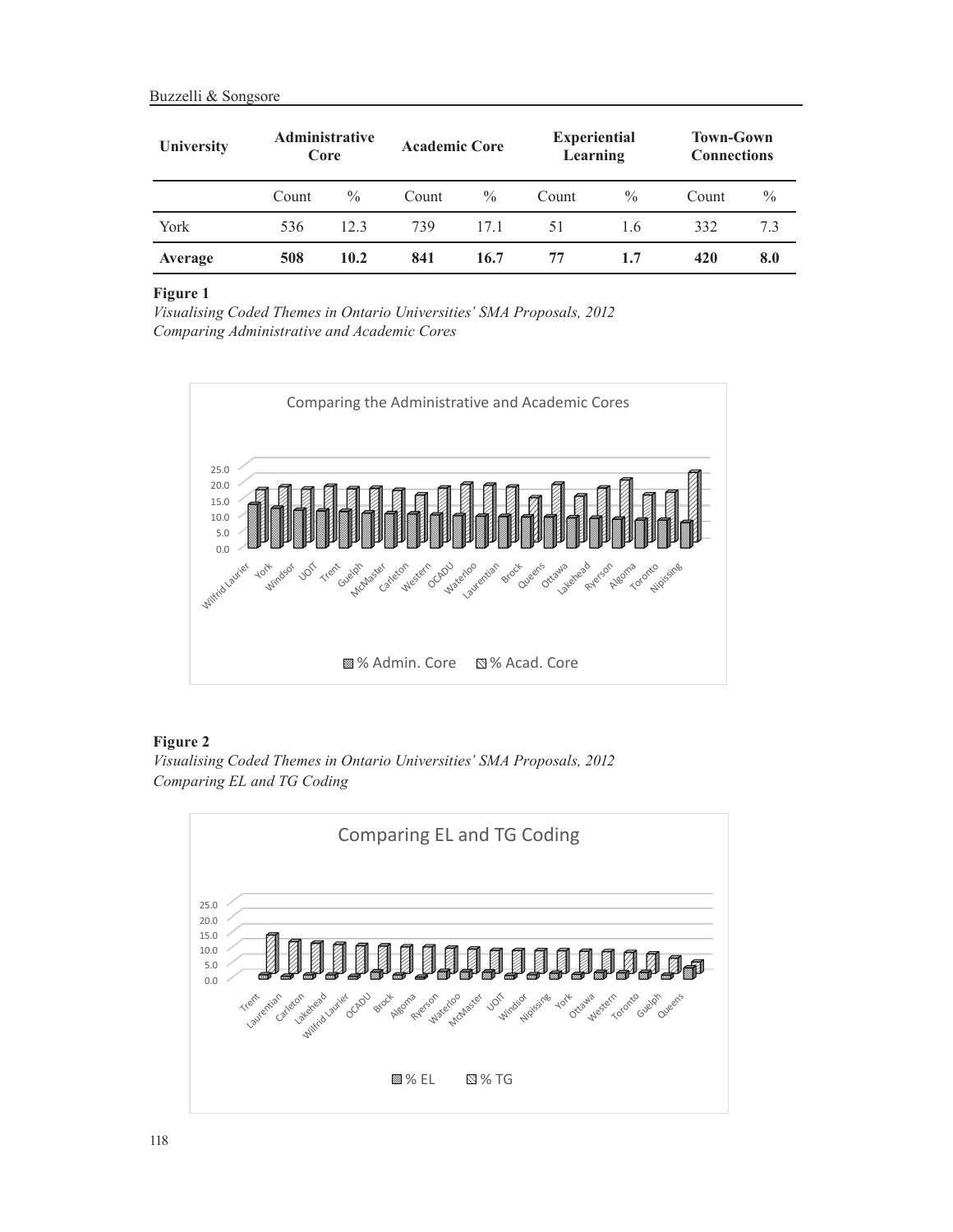Underscoring this point and providing perhaps the most fruitful comparison with Nipissing is Ryerson University. Their contrast could hardly be greater: the former a small, primarily undergraduate university located in North Bay and serving local and mid-northern Ontario students; the latter located in Toronto's urban core, originally a polytechnic institute granted university status in 1993 with a research-intensive profile, a substantial graduate enrolment and global reach. Both prioritise teaching and discovery but do so very differently. Nipissing's 8-page proposal (including images) states its three priorities as: (i) academic programming (i.e., teaching), including emphasis on serving northern, first-generation, and Indigenous learners and those from smaller urban centres; (ii) flexible and accessible pathways to credential completion; (iii) a community focus, including via experiential learning. By contrast, Ryerson's 31-page submission (including substantive covering letter and appendices) prioritises: (i) economic innovation involving student and faculty entrepreneurialism; (ii) educational innovation to prepare students for the creative economy; (iii) community-institutional innovation, aimed at neighbourhood- and city-building. A common thread to these two institutions is their stated commitment to more online teaching: a focus in fact required by the SMA exercise. Close reading of their priorities nevertheless underlines the vast differences in their student populations, geographies, and institutional profiles.

By contrast, Brock, Carleton, Wilfrid Laurier, and York are among those exhibiting greater parity between the administrative and academic cores. As a group, these institutions are more similar with a clear undergraduate teaching mandate as well as a graduate and research profile: what Maclean's magazine (an established Canadian periodical with ample higher education reportage) would term 'comprehensive' institutions. But sisterhood in his classification is not *a priori* reason to expect balance or uniformity. For example, specific initiatives are both proposed departures for each institution as well as signals of differences between them, such as: Brock's proposal for five new transdisciplinary institutes and partnerships; Carleton's 'Capital Advantage' (i.e., located in Ottawa, the nation's capital city) and new global academic and summer institutes for international students; Wilfrid Laurier's multi-campus presence for research, teaching and partnerships'; York's priorities of becoming more comprehensive (rather than specialised or focused, as implied by the others), pursuit of degree learning outcomes and knowledge mobilisation. Together with distinct and contrasting academic plans, all of this belies uniformity and points instead to quite substantially different institutional visions of teaching and discovery.

This takes us to the two sub-themes identified earlier: EL and TG connections. Each is coded as shown in Table 1 and allows, as above, a comparison across institutions. Table 2 documents marked differences in the presence of language associated with EL pedagogical approaches. Examining the range of content, Algoma, Laurentian and Wilfrid Laurier discuss EL less (<1% of text) than most. At the other extreme, several institutions allotted greater than two percent of their proposals to EL alone. Queen's led all others at 3.7%. As a comparison, whereas Algoma's EL proposals can be described as secondary or nested within its stated priorities, Queen's proposes EL as a priority objective unto itself. This emphasis by Queen's reflects existing EL offerings via community service learning and other modes in Engineering and Arts and Science, for example, as well as planned EL expansion both on- and off- campus including via co-curricular credentialing. OCADU, Ryerson, Waterloo and Western similarly weave EL into their proposals. Whereas some (e.g., Western) put forth plans for EL, others, notably Waterloo (regarded as a long-standing EL leader), reflected existing EL arrangements. This general profile matches most of the other proposals, such as Trent and Windsor, where EL is discussed within other priorities and initiatives that hold primacy in their overall strategies. In contrast, McMaster, Ottawa and Toronto foreground EL as a distinct priority or initiative; all premised on plans for development going forward. Like Queen's, the latter three are distinct because their leaders gave EL primacy in their plans. For example, McMaster proposes the Experiential Learning Centre as a pilot teaching hub through which curriculum would be adapted in order to make this modality more accessible across campus. Widening the lens, a pattern gleaned from examining the proposals as a whole is the considerable text committed to EL. Nearly all institutions discussed EL in their future plans. The SMA's self-study exercise would appear to have generated serious thought about change to the pedagogy and curriculum of the teaching mission at the Ontario university, albeit in differentiated ways.

Turning to TG connections, Table 2 captures about the same disparity between the least (Queen's, 3.6%) and most (Trent, 12.6%) EL-coded proposals, though with clearly much more space devoted to this theme. Queen's discusses community connections in support of its primary priorities, especially devel-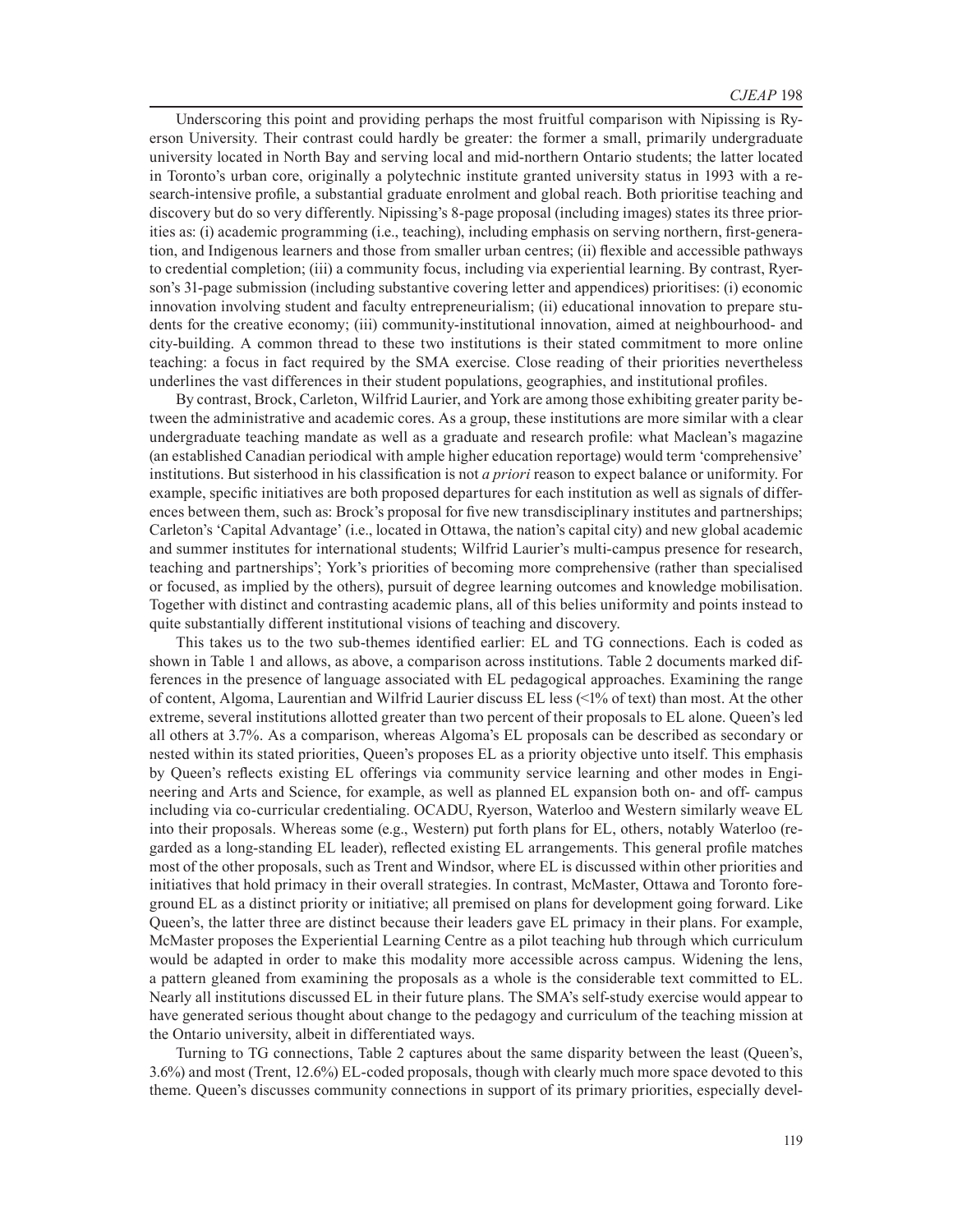#### Buzzelli & Songsore

opment of entrepreneurial and experiential learning. Trent, by contrast, dedicates its second institutional priority to a proposed 'Community Catalyst' initiative for increased and shared prosperity 'in our local communities'. Given the TG theme, the contrast between Queen's and Trent is notable also because both reside in small urban regions (<150,000 in 2016). Indeed, when it comes to the proportion of TG coding by institution, there appears to be no consistent city-size grouping. For example, Guelph (5.0%) and Windsor (7.5%) show middling coding for TG and are also located in smaller urban centres. Despite residing in large urban centres, Carleton (9.9%; in Ottawa), McMaster (7.5%; Hamilton), Toronto (6.4) and Western (6.8%, London) also show no clear pattern or distinction of greater or lesser TG coding. Similarly, there appears to be little clustering of TG connections by institutional 'type'. Examples of primarily undergraduate (Algoma, 8.7%), comprehensive (York, 7.3%) and medical-doctoral/research intensive (Waterloo, 8.0%) universities do not appear to push discussion of TG connections systematically one way or the other.

Perhaps we find a more consistent picture in examining TG together with EL since these themes share a degree of mutual interdependence. Figure 2 shows a mix of institutions between the Queen's and Trent end points, including McMaster, Nipissing, OCADU, Ottawa, Ryerson, Toronto, Waterloo and Western. Each has unique features as suggested by the coding terms for TG in Table 1 and yet, as a group, they constitute a mixed system-wide relationship with TG. Still, close reading of each proposal is necessary to ensure TG is captured as intended. Consider Algoma: its moderately high 8.7% TG coding belies its trailing EL coding noted earlier. The reason is clear in the text: its TG connections are much less community-based than one would expect in 'town' arrangements. Instead, its off-campus connections are academic rather than community-based, such as a new MSc. (Environmental Science) with cross-border Lake Superior State University in Michigan, USA, and curriculum articulation with off-site feeder programmes and other colleges. In general, as with EL, Ontario's universities responded with a variety of TG elements in their SMA proposals that can be summarised as present but different. Virtually all proposals made significant mention of the theme but envisioned TG connections in different and unique ways independent of their host community's size, institution type and indeed their EL plans with which one could expect a degree of interrelatedness.

#### **Conclusions and Discussion**

The 2012 SMA proposals are historically unique, comprehensive, and comparable documents that permit analysis of where universities stood at a particular point in time and what they envisioned for their futures. Generated within the parameters of the province's then-new SMA system planning exercise, OT suggests that institutions' responses would be conditioned by their inherited autonomy and internal organizational complexity. Examination of the administration-related evidence revealed scales and qualities of responses that differed in important ways. Fundamentally, the collection of strategic plans indicates that universities in Ontario were prepared to behave quite differently. The same was found for teaching and discovery. In relation to the latter, the analysis also examined the themes of EL and TG. Here too, institutions put forth divergent plans.

Having produced such differentiated proposals, one asks how and why this varied picture emerged, particularly given the sector's conservatism and isomorphism noted by earlier scholars (Milian et al., 2018; Skolnik, 2005). There are several possibilities. Perhaps autonomy is culturally ingrained and transcends central planning. Alternatively, though possibly in concert with autonomy (Mayer & Rowan, 1983; Zucker, 1986), the university's internal complexity sows difference and external independence (Carroll & Hatakenaka, 2001). It is worth remembering that the analysis is an examination of self-generated proposals. The empirical opportunity to interrogate them together, arguably, reveals difference occasioned by the exercise's shared capture point. A further explanation may lie simply in historical contingency: that, notwithstanding what binds institutions to a sector (Gumport, 2012), each university nonetheless has its own history from which its particular vision, mission and objectives spring.

Together, the differentiated 2012 SMA proposals and the explanations of how they have come to pass, lead us back to policy. A fundamental consideration is the basic tension that system planning must always confront: the balance between centralised authority and institutional autonomy (Lane & Johnstone, 2013). As outlined earlier, Ontario's SMA framework is still relatively new. We may ask, for example, whether performance-based funding in SMA-3 signals a need for university administrations to impose internal reforms more directly. From the analysis presented, the University of Ottawa is an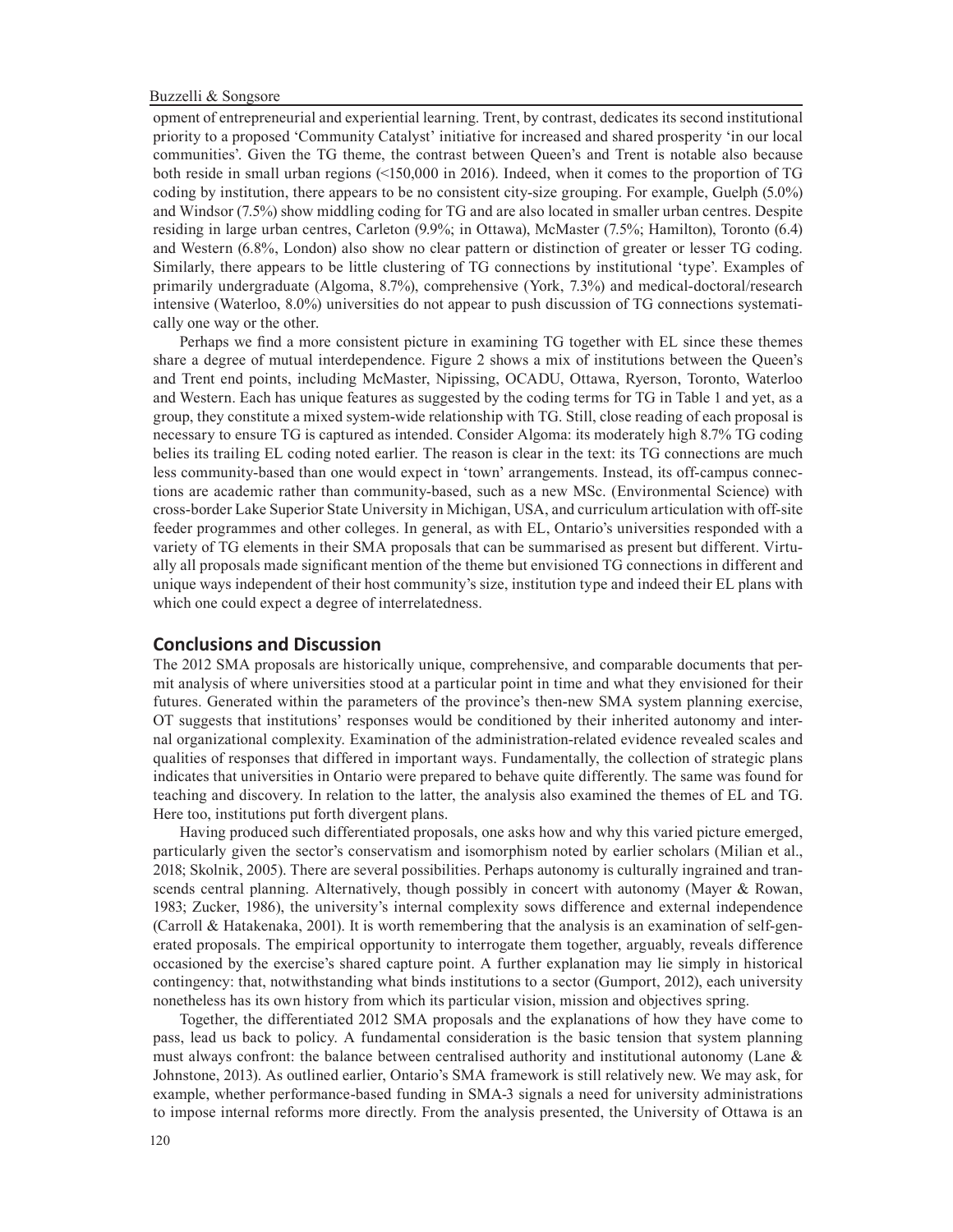interesting case. Ottawa proposed administrative functions that included expertise of the academic core to monitor progress on proposed strategies. This is a case history worth following as others scarcely approached this level and kind of within-institution coupling. Contrast this with the University of Toronto. Evident from its proposed SMA, Toronto used its size and research-based primacy to in fact critique the SMA framework and attempt to exert some control over the parameters of the exercise to protect its lead standing. At points, the proposal reached beyond administrative buffering of its academic core to recalcitrant boldness. Jurisdictions contemplating a similar path should see caution in these contrasting examples. 'Systemness' may be conceptually simple and appealing but, in practical terms, its implementation may be characterised more by compromise than conformity.

A related policy issue is system management complexity and the realistic need for bespoke, institution-by-institution arrangements. Consider the examples of Algoma and Nipissing. As shown earlier, their SMA proposals read rather more like 'institutions' than mere organizations (Bouma, 1998; Rochet et al., 2008; Zucker, 1986). Though very different than the University of Toronto, their proposals were no less committed to their respective academic cores. They eschew system norms and imitation and instead demonstrate generative leadership. System planners should be sensitive to the potential loss of firebrands for the sake of conformity with system-wide metrics. If not, they will nonetheless face practical challenges. Ontario's SMA framework continues to grow out of a history of non-federated affiliation. Though not a monolith, to be sure, the US state system is an important contrast (Lane  $\&$  Johnstone, 2013). In Ontario, universities have had rather more freedom for such initiatives as branch campus developments and joint venture programmes (e.g., medical education). These examples alone are specialised, structural features of the sector that suggest a need beyond flexibility; that federation may have to build in special dispensation and exemptions.

Hanging in the balance of the foregoing discussion is Ontario's expressed interest in institutional differentiation (Clark et al., 2009; HEQCO, 2010). As discussed earlier, Ontario's desire for different and complementary institutions informed the development of the SMA framework. Divergent SMA proposals may satisfy the stakeholder's desired differentiation, but it may have come by institutional history, autonomy and complexity; traits fitting uneasily into system planning or indeed at odds with centralisation. Unless system complexity is embraced *prima facie*, including bespoke agreements and freedom to innovate outside of metrics and budget enforcement, one wonders whether the imposition of systemness will raise isomorphism and perversely diminish differentiation. As these dynamics unfold, jurisdictions will watch with interest to understand how a federated approach like Ontario's may be adopted, adapted, or avoided altogether.

#### **References**

- Borwein, S. (2014). *The great skills divide: A review of the literature*. Higher Education Quality Council of Ontario.
- Bouma, G., (1998). Distinguishing institutions and organizations in social change. *Journal of Sociology, 34*(3), 232-45.
- Boyer, E. L. (1990). *Scholarship reconsidered: Priorities of the professoriate.* The Carnegie Foundation for the Advancement of Teaching.
- Buzzelli, M., & Allison, D. J. (2017). Proposed strategic mandates for Ontario universities: An organizational theory perspective. *Canadian Journal of Higher Education, 47*(3), 170-91.
- Carroll, J. S., & Hatakenaka, S. (2001). Driving organizational change in the midst of crisis. *MIT Sloan Management Review, 42*(3), 70-9.
- Clark, I., Moran, G., Skolnik, M. L., & Trick, D. (2009). *Academic transformation: The forces reshaping higher education in Ontario*. McGill-Queen's University Press.
- Cohen, M. D., March, J. G., & Olsen, J. P. (1972). A garbage can model of organizational choice. *Administrative Science Quarterly, 17*(1), 1–25.
- Curran, D., Owens, C., Thorson, H., & Vibert, E. (Eds.). (2018). *Out there learning: Critical reflections on off-campus study programs.* University of Toronto Press.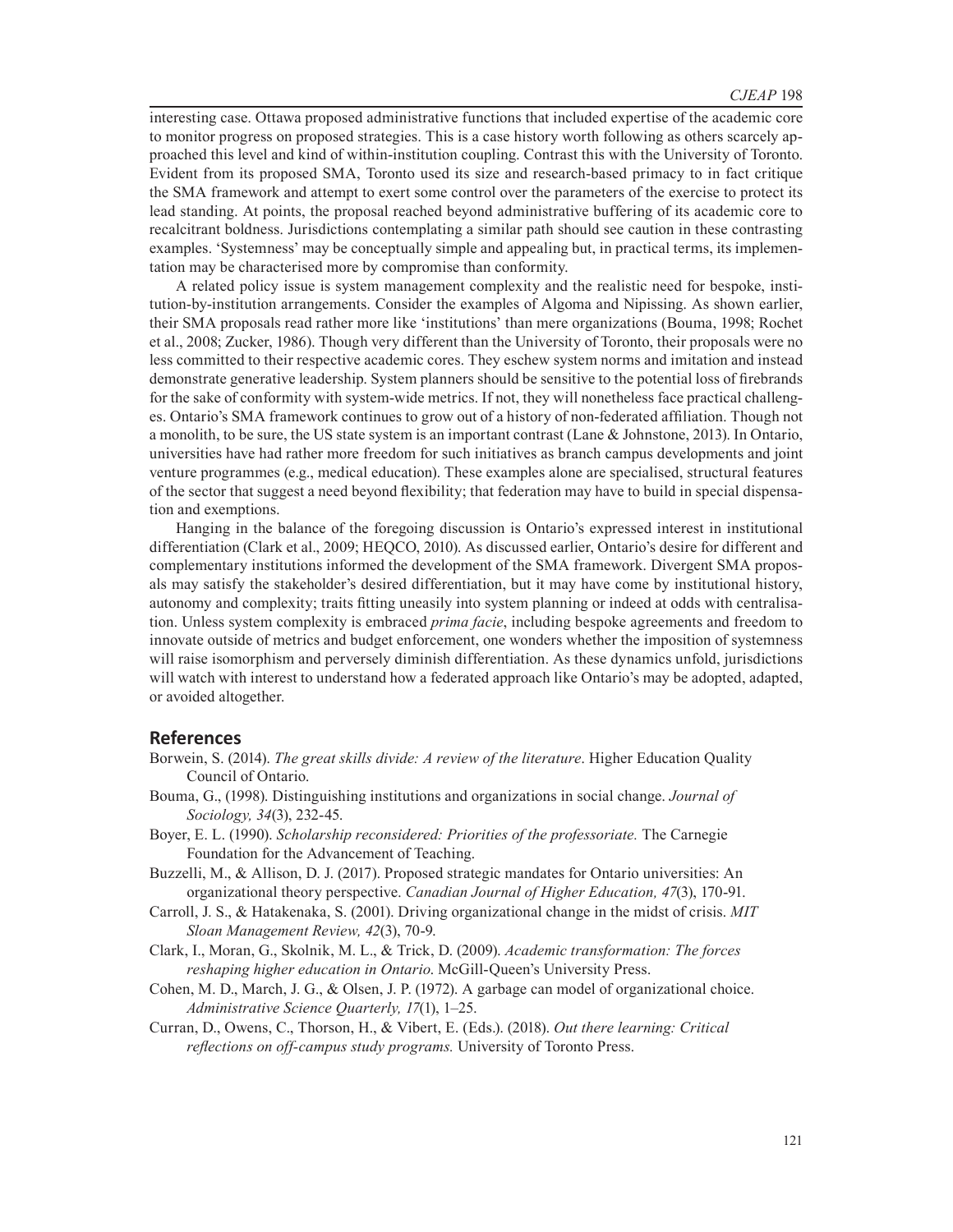- Eastman, J., Jones, G. A., Begin-Caouette, O., Li, S. X., Noumi, C., & Trottier, C. (2018). Provincial oversight and university autonomy in Canada: Findings of a comparative study of Canadian university governance. *Canadian Journal of Higher Education, 48*(3), 65-81.
- Gavazzi, S. M. (2015). *The optimal town-gown marriage: Taking campus-community outreach and engagement to the next level*. CreateSpace Independent Publishing.
- Gumport, P. (2012). Strategic thinking in higher education research. In M. N. Bastedo (Ed.), *The organization of higher education* (pp. 18-41). Johns Hopkins University Press.
- Hearn, J. C. (1996). Transforming US higher education: An organizational perspective. *Innovative Higher Education, 21*(2), 141–54.
- Hermann, R. R., Jensen, A., & Gianiodis, P. (2020). New entrants' discourses in the circular economy: A keyword-in-context analysis of Norwegian R&D tax incentive projects. Forthcoming Research Handbook of Innovation for a Circular Economy, Edward Elgar.
- Higher Education Quality Council of Ontario (HEQCO). (2010). *The benefits of greater differentiation of Ontario's university sector: Final report*. Higher Education Quality Council of Ontario.
- Higher Education Quality Council of Ontario (HEQCO). (2014). *Outcomes-based funding: Current status, promising practices and emerging trends*. Higher Education Quality Council of Ontario.
- Hood, C. (1991). "A public management for all seasons?". *Public Administration, 69*(1), 3–19.
- Jones-Diette, J. S., Dean, R. S., Cobb, M., & Brennan, M. L. (2019). Validation of text-mining and content analysis techniques using data collected from veterinary practice management software systems in the UK. *Preventive Veterinary Medicine*, *167*, 61-67.
- Kemp, R. L. (Ed.). (2013). *Town and gown relations: A handbook of best practices*. McFarland and Company.
- Kolb, D. A. (1984). *Experiential learning*. Prentice Hall.
- Lane, J. E., & Johnstone, D. B. (Eds.). (2013). *Higher education systems 3.0: Harnessing systemness, delivering performance*. State University of New York Press.
- Leech, N. L., & Onwuegbuzie, A. J. (2008). Qualitative data analysis: A compendium of techniques and a framework for selection for school psychology research and beyond. *School psychology quarterly*, *23*(4), 587-604.
- Manning, K. (2018). *Organizational theory in higher education* (2nd ed.). Routledge.
- Meyer, J. W., & Rowan, B. (1983). The structure of educational organizations. In J. W. Meyer & W. R. Scott (Eds.), *Organizational environments: Ritual and rationality* (pp. 78-109). Sage.
- Milian, R. P., Davies, S., & Zarifa, D. (2016). Barriers to differentiation: Applying organizational studies to Ontario higher education. *Canadian Journal of Higher Education, 46*(1), 19-37.
- National Survey of Student Engagement (NSSE). (2014). *Institutional report*. The University of Western Ontario.
- Ontario. (2019). Postsecondary education sustainability and renewal: A discussion paper. Province of Ontario Ministry of Colleges and Universities.
- Ontario. (2020). College and university strategic mandate agreements: Province of Ontario https://www.ontario.ca/page/all-college-and-university-strategic-mandate-agreements
- Orton, J. D., & Weick, K. E. (1990). Loosely coupled systems: A reconceptualization. *The Academy of Management Review, 15*(2), 203–23.
- Ramaley, J. A. (2014). The changing role of higher education: Learning to deal with wicked problems. *Journal of Higher Education Outreach and Engagement, 18*(3), 7-21.
- Rigas, B. (2016). "Strengthening" Ontario universities: A neoliberal reconstruction of higher education. *Canadian Journal of Educational Administration and Policy, 180*, 46-70.
- Rochet, C., Keramidas, O., & Bout, L. (2008). Crisis as change strategy in public organizations. *International Review of Administrative Sciences, 74*(1), 65-77.
- Sattler, P. (2011). *Work-integrated learning in Ontario's postsecondary sector*. Higher Education Quality Council of Ontario.